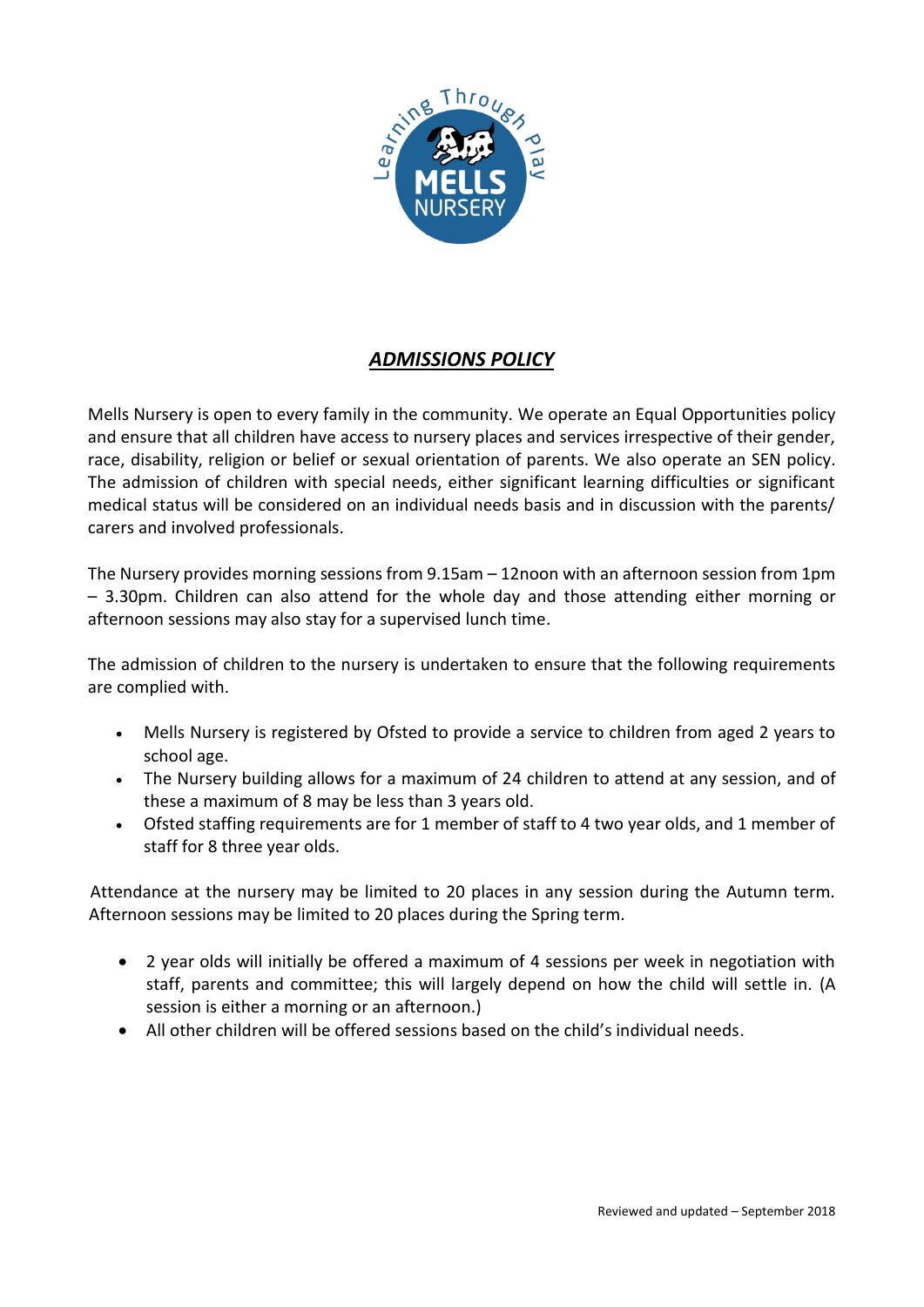# *Applications*

Applications will be accepted onto a waiting list. Applications that have been received will be reviewed and considered by the Nursery Manager. New children will be able to start at Mells Nursery at the beginning of a term or a half term. Home visits will be carried out the week before.

Where the specific day / time session requested is not available parents will be notified of other alternative options, if any are available.

# *Over subscription*

If there is over-subscription for the available places, preference will be given to applicants:

- Looked after children
- A child known by the local authority to have special educational needs and/or a disability (SEND) and whose needs can be best met at the preferred nursery
- A vulnerable child with either a Child Protection or a Child in Need Plan or Local Authority/Common Assessment Framework
- requests from currently attending children
- in date order of when their application was submitted
- where a sibling already attends the nursery;
- based on the distance the family lives from the nursery;

In the event of over subscription the Nursery Committee may, at its sole discretion, apply an upper limit to the number of hours that children may attend the Nursery regardless as to the above criteria. This maximum number of hours may vary with age.

Parents must provide a copy of birth certificate or passport with their application to confirm the child's date of birth.

The decision as to the allocation of places in the event of over subscription will be taken by a member of the Nursery Committee, in consultation with the Nursery Manager.

#### *Accepting or declining the offer of a place*

Parents are required to accept or decline the allocated place using the form sent with the offer letter. This form must be returned to the setting within two weeks from the date of the offer letter. If this form is not received, one attempt at contact will be made, and if unsuccessful we will assume that the place is not required.

A deposit of £50 must be made at the time of application. The deposit will be set against the first invoice or refunded if your child is eligible for Nursery Education Grant funding. If less than one term's notice is given NOT to take the planned place the deposit will be retained.